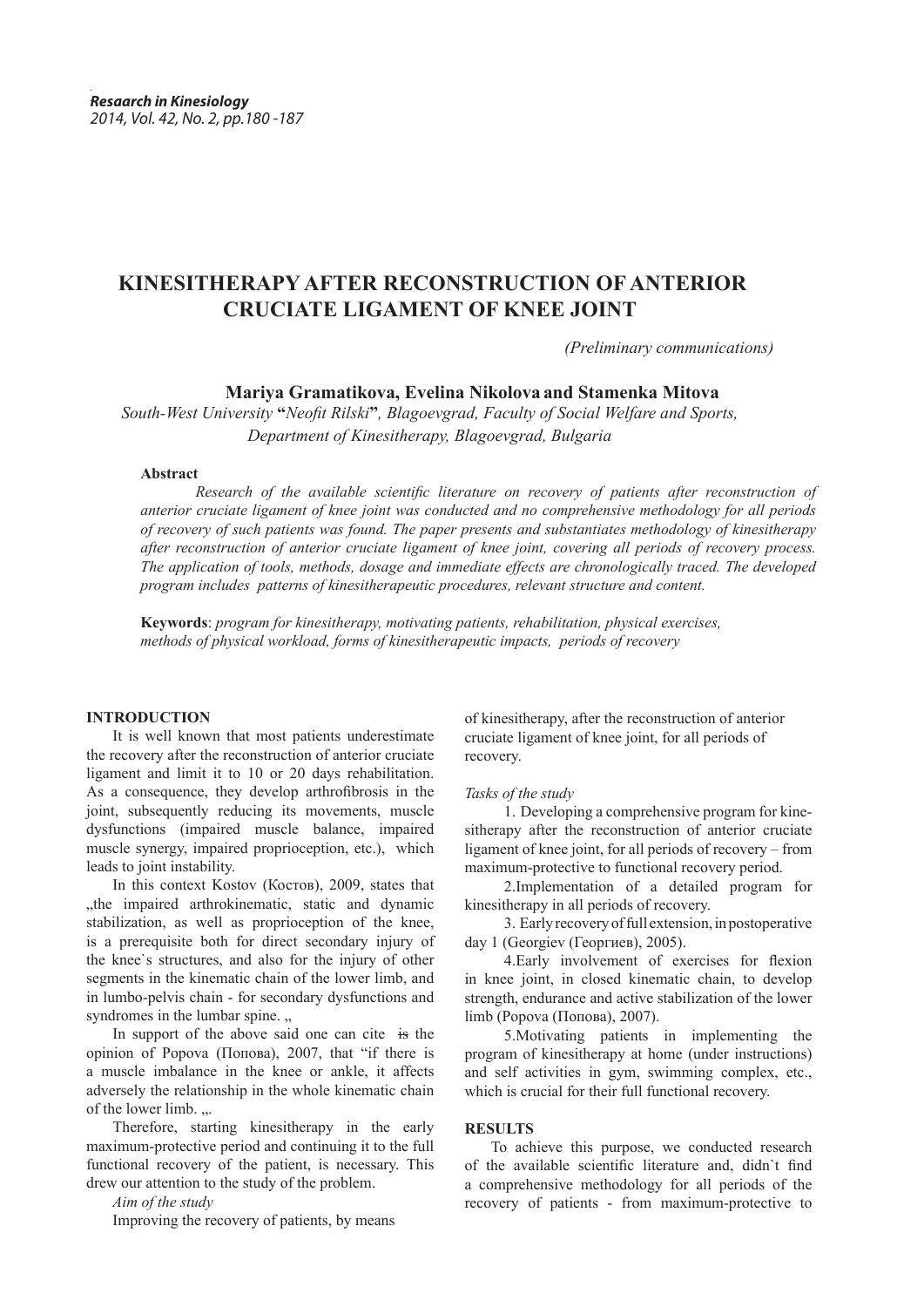functional recovery period, after the referred reconstruction of the knee.

This required its development and approbation, which was held at the Centre for physiotherapy and kinesitherapy "Faith, Hope and Love" – in Blagoevgrad.

The methodology includes tools, methods and forms of organization of the directed impacts and a program of the impacts (with structure and content of the procedures, dosage of the impacts and methodological guidelines for their implementation).

*Basic tools* are various dosed physical exercises (isometric, isotonic, eccentric and ecocentric) in opened and closed kinematic chain.

*Additional tools are:* drain massage, lymphodreinage, positional therapy, cryotherapy, postizometric relaxation, proprioceptive nerve-muscle facilitation, stretching, mobilization of the peripheral joints, mechanotherapy, system "Terra - band" - proprioceptive training, techniques for developing strength, stabilization and control of lower limb, aquatherapy, etc.

The most commonly used *methods of physical workload* to improve flexibility, strength, endurance and other motor skills are the repeated and homogeneous methods. In the repeated method the impact is through multiple repeat of motor acts, in series, with a break between the series. In the homogeneous method this impact is repeated without a break, continuous, with low intensity.

*The dosage of the impact* is carried out by the regulation of the repeats, change in the amplitude of the movements, by external resistors (weights, simulators, elastic strips and other tools), by changing the start position, the duration of the impact, etc.

*The organizational forms* of the realization of the kinesitherapeutic impacts are reduced to:

- procedures, carried out by the kinesiotherapist;

- individual activities at home and outdoors, as prescribed.

In developing the methodology the instructions for loading, facilities and range of motion of Georgiev (Georgiev), 2005, Popova (Попова), 2007 and Kostov (Костов), 2010 are considered.

The methodology with the presented program below covers all periods of recovery: maximum-protective phase 1-4 week, moderate-protective - 4-10 week, minimum-protective- 11-24 week and the period of functional recovery after 6th postoperative month.

#### *PROGRAM*

*for kinesitherapy after the reconstruction of anterior cruciate ligament of knee joint* 

#### *1 - 14 day*

- protective splint
- ice 3-4 times a day for 5-10 minutes
- positioning drain position
- isometric contractions for femoral musculature
- extension of the knee
- training for walking on crutches, with partial load

and going down and upstairs

- dorsal and plantar flexion of the ankle joint

## *15 - 20 day (beginning of the rehabilitation***)**

- ice 3-4 times a day for 5-10 minutes
- drainage massage
- isometric contractions for femoral musculature
- dorsal and plantar flexion of the ankle joint
- full extension of the knee
- lifting the leg, extensioned (straight) in the knee joint with and without splint, in all planes
- leading (aside) the leg with extensive knee
- knee flexion with sliding the heel on the bed (to  $45^\circ - 60^\circ$
- exercises with light manual resistance
- increasing the load on the operated leg

#### *21 – 45 day*

- 1 crutch to the end of the  $1<sup>st</sup>$  month
- walking with full load on legs without splint and without crutches - beginning of the 2<sup>nd</sup> month
- massage femoral musculature
- exercises for femoral musculature against resistance in different angles gradually active flexion to 90 ° -100 °
- veloergometer 20 min 30% strength
- ice 3-4 times a day for 10 15 minutes
- positioning drain position
- electrostimulation (m.quadriceps femoris)

#### *46 – 60 day*

- full extension of the knee joint
- active flexion of knee to 135°
- electrostimulation of femoral musculature
- exercises of femoral musculature, active, against resistance, with weights (in all planes and angles) without squatting
- veloergometer 20 min 50% strength
- exercises on gladiator
- balance exercises
- proprioceptive exercises
- ice 3-4 times a day for 10 15 minutes
- positioning in the evening

#### *Third postoperative month*

- full flexion and extension of the knee joint (active and passive)
- exercises for femoral musculature against resistance, with weight 2-3 kg (without squatting) stretching
- 
- veloergometer 2 x 20 min 100% strength
- exercises on gladiator
- swimming (all styles, water temperature not higher than  $35 - 36$  °C)

#### *Fourth postoperative month*

- proprioceptive training
- stretching
- balance exercises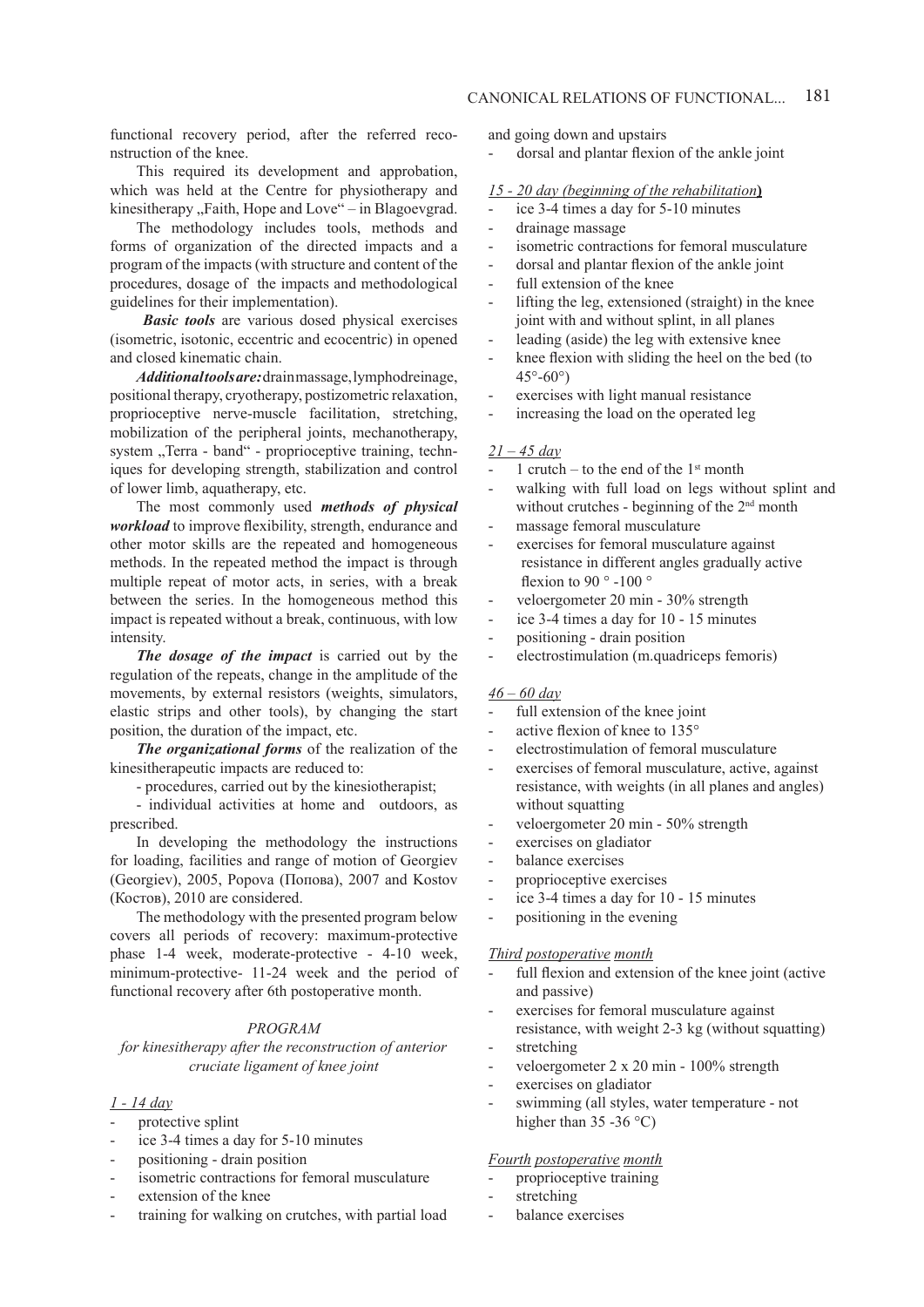#### 182  *M. Gramatikova et al.*

- walking with full load of the leg
- exercises for the muscles of the hip (including with the lever of the rods and with light rods). Starts with weight – 10% of the own weight.
- veloergometer 2 x 20 min 100% strength
- (Without pain) running on a simulator or track  $2 \times$ 20 min at 8-10 km/h
- **Swimming**

# *Fifth postoperative month*

- proprioceptive training complicated
- active load 100%
- exercises for femoral musculature on gladiator and with rods
- veloergometer 2 x 30 min at 10-12 km/h
- jumps on 2 and 1 leg  $-10$  times x 2 series (without causing discomfort)
- exercises for speed and agility

running program (jogging, sprint stretches, running, stretches with a sudden change of direction)

#### *Sixth postoperative month*

- exercises for elasticity and flexibility, speed and agility
- active load
- exercises for femoral musculature on gladiator and with rods
- veloergometer 2 x 30 min 100% strength
- (Without pain) running on a simulator or track  $2 \times$ 30 min at 10-12 km/h
- swimming
- ball game (balance, 21, light short passes with outside edge)
- training with sport trend

# *COMPLEX FOR KINESITHERAPEUTICAL PROCEDURE after the reconstruction of anterior cruciate ligament of knee joint*

# *Maximum-protective phase (the first 4 postoperative weeks) 1-12 day (the splint must not be removed)*

| $\mathcal{N}$ | <b>Start</b><br><i>position</i> | Description of the therapeutic<br>exercises                                                     | <b>Dosage</b>                                                     | <b>Methodic</b><br><i>instructions</i>                 |
|---------------|---------------------------------|-------------------------------------------------------------------------------------------------|-------------------------------------------------------------------|--------------------------------------------------------|
| 1.            | Occipital leg                   | Isometric contractions<br>(tightness of femoral and<br>gluteal muscle) for 5 sec.               | 2 series x 25 repeats<br>Break between<br>the series 1-2 min.     | 5 sec. contractions<br>10 sec. relaxation.             |
| 2.            | Occipital leg                   | Dorsal flexion.<br>plantar flexion in ankle joint.                                              | $2 - 3$ series x 25 repeats<br>Break between the<br>series 1-2min | Knee joint in extension.<br>Tempo - moderate.          |
| 3.            | Occipital leg                   | Lifting the extended in<br>knee joint strained leg                                              | 2 series x 25 repeats.                                            | Tempo - moderate.                                      |
| 4.            | Occipital leg                   | Diverging the leg aside -<br>abduction in hip joint                                             | 2 series x 25 repeats.                                            | Tempo - moderate.<br>Knee joint in extension           |
| 5.            | Occipital leg                   | Adduction in hip joint.                                                                         | 2 series x 30 repeats.                                            | Tempo - moderate.<br>Knee joint in extension           |
| 6.            | Occipital leg                   | Flexion the leg in knee.<br>Splint at 30 °.                                                     | 2 series x 25 repeats.                                            | $Tempo - slow$ to pain                                 |
| 7.            | Side leg                        | Abduction in hip joint.<br>Knee in extension                                                    | 2 series x 25 repeats.                                            | $Tempo - slow$                                         |
| 8.            | Side leg                        | Flexion in hip joint<br>Knee in extension                                                       | 2 series x 20 repeats.                                            | $Tempo - slow$                                         |
| 9.            | Side leg                        | Extension in hip joint.                                                                         | 2 series x 20 repeats.                                            | $Tempo - slow$                                         |
| 10.           | Side leg                        | Active flexion – extension of<br>the knee to 60 $\degree$ .                                     | 2 series x 25 repeats.                                            | $Tempo - slow$                                         |
| 11.           | Side leg                        | Training for walking with support<br>tools. Going up and down stairs _<br>with supporting tools | $5 - 10$ min.                                                     | The load on the<br>operated leg increases<br>gradually |
| 12.           | Side leg                        | Cryotherapy with lifted at<br>$45^{\circ}$ -60 $^{\circ}$ and extended in knee leg              | $10 - 15$ min.                                                    |                                                        |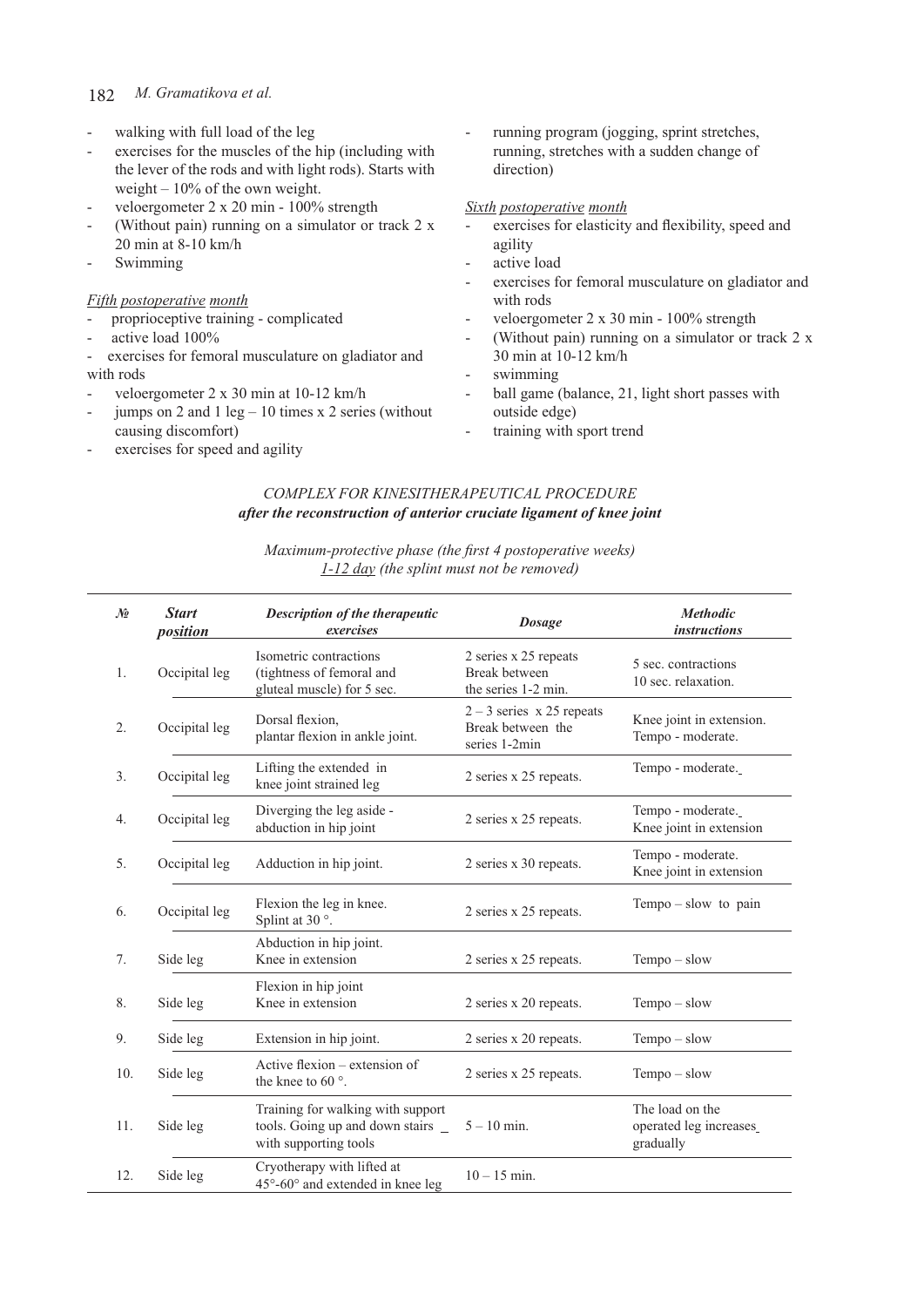# *PROGRAM*

*for kinesitherapy after the reconstruction of anterior cruciate ligament of knee joint*

## *1 – 30 day (first month after the operation)*

- immobilization with a splint for 30 days (of the operation)
- from 1 to 15 day gradual loading to complete walking with 2 crutches
- from 15 30 day full load. Walking with 1 crutch
- after the 30th day full load on the operated limb, without splint and support tools

Changing the bending angle (degrees) of the

immobilization splint:

- $-1 12 \text{ day} 60^{\circ}$
- $12 17$  day  $75$  °
- $17 22 \text{ day} 90^{\circ}$
- $-22 27 \text{ day} 105^{\circ}$
- 30 day 120  $^{\circ}$

As in 4, 5 and 6 month, but with larger load, with the input of the greater strength and power, greater speed, agility and flexibility. Include series with sport or professional orientation. If necessary, carry functional splint.

# *From 12th to 20th day*

*Included are all exercises from the previous period, as the number of repetitions increases by 5 - 10. The splint must not be removed.*

| $\mathcal{N}$ o | <b>Start</b><br>position | <b>Description of the therapeutic</b><br>exercises                                         | <b>Dosage</b>                                                 | <b>Methodic</b><br><i>instructions</i>                                                    |
|-----------------|--------------------------|--------------------------------------------------------------------------------------------|---------------------------------------------------------------|-------------------------------------------------------------------------------------------|
| $\mathbf{1}$ .  | Occipital leg            | Drainage massage.                                                                          | $5 \text{ min.}$                                              | The leg is relaxed.                                                                       |
| $\mathfrak{D}$  | Occipital leg            | Active flexion of knee to $75^\circ$ .                                                     | 2 series x 30 repeats<br>Break between the<br>series 1-2 min. | Tempo - moderate.                                                                         |
| 3.              | Occipital leg            | Full extension in knee joint.                                                              | 2 series x 30 repeats.                                        | Under the ankle roller or<br>ball is placed.                                              |
| 4.              | Sitting                  | Extension in knee joint.                                                                   | $10 - 15$ min.                                                | Tempo - moderate.                                                                         |
| 5.              | Occipital leg            | Cryotherapy.                                                                               | $10 - 15$ min.<br>$\mathbf T$                                 | Drain position. The leg is<br>lifted at $45^\circ$ - 60 $^\circ$ flexion<br>in hip joint. |
| 6.              | Sitting                  | From the $15-th$ day -walking with<br>1 crutch. Going up and down<br>stairs with 1 crutch. |                                                               | Full load on the operated<br>leg. Do not cause pain or<br>discomfort.                     |

## *From 21th to 30th day*

*The exercises from the previous period are repeated as the series are increased by 1.*

| $\mathcal{N}$    | <b>Start</b><br>position | <b>Description of the therapeutic</b><br>exercises                                             | <b>Dosage</b>            | <b>Methodic</b><br><i>instructions</i> |
|------------------|--------------------------|------------------------------------------------------------------------------------------------|--------------------------|----------------------------------------|
| $\mathbf{1}$ .   | Occipital leg            | Flexion in knee joint<br>to 90 $^{\circ}$ - 105 $^{\circ}$ .                                   | 3 series x 30-35 repeats | Tempo - moderate.                      |
| $\mathfrak{D}$   | Occipital leg            | Flexion in knee joint<br>to 90 $^{\circ}$ - 105 $^{\circ}$ .                                   | 3 series x 30-35 repeats | Ankle - roller<br>under the ankle.     |
| 3.               | Occipital leg            | Full extension in knee joint, as<br>the ankle lifted 5-10 cm from the<br>couch.                | 3 series x 30-30 repeats | Tempo - moderate.                      |
| $\overline{4}$ . | Sitting                  | Flexion in knee joint to 90 $^{\circ}$ - 105 $^{\circ}$<br>and active extension of knee joint. | 3 series x 30-30 repeats | Tempo - moderate.                      |
| 5.               | Occipital leg            | Cryotherapy.                                                                                   |                          |                                        |
| 6.               | Occipital leg            | Drain position for knee joint.<br>Flexion in joint $-45^{\circ}$ - 60°,<br>knee extended.      |                          | Pillow under the ankle.                |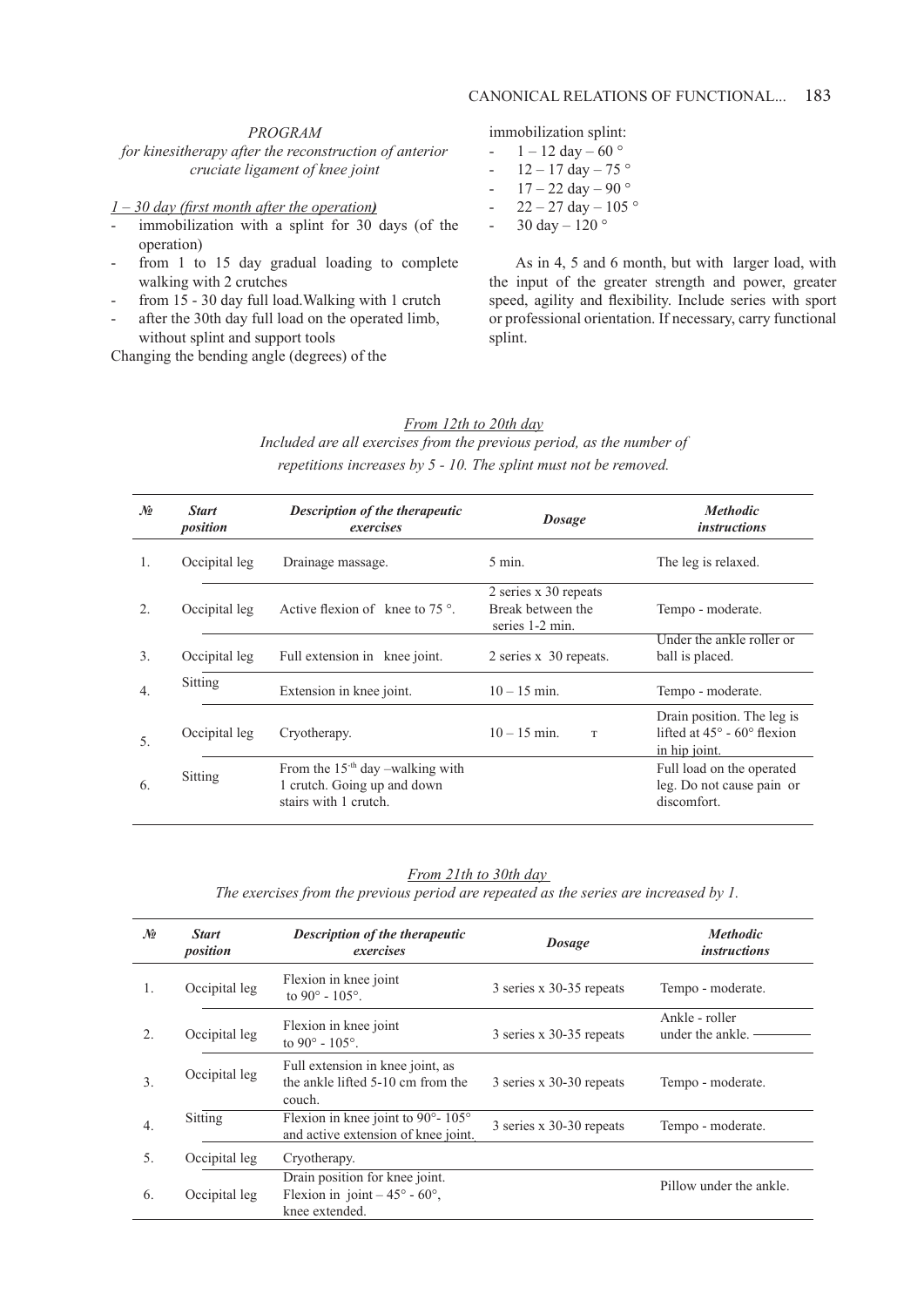# *COMPLEX FOR KINESITHERAPEUTICAL PROCEDURE*

*after the reconstruction of anterior cruciate ligament of (moderate-protective phase)*

*From 30th to 60th day*

*Second month after the operation. The exercises from the end of the first month are repeated, as in this period manual resistance or weight is applied. At the beginning it is light (from 2 to 4 kg.) and it gradually increases*

| No  | <b>Start</b><br>position   | Description of the therapeutic<br>exercises                                                                                                                                                                              | <b>Dosage</b>                            | <b>Methodic</b><br><i>instructions</i>                                                                              |
|-----|----------------------------|--------------------------------------------------------------------------------------------------------------------------------------------------------------------------------------------------------------------------|------------------------------------------|---------------------------------------------------------------------------------------------------------------------|
| 1.  | Occipital leg              | Trophic massage of femoral<br>musculature.                                                                                                                                                                               | $5 - 10$ min.                            | If necessary                                                                                                        |
| 2.  | Occipital leg              | Electro stimulation of femoral<br>musculature.                                                                                                                                                                           | $5 - 10$ min.                            |                                                                                                                     |
| 3   | Occipital leg              | Dorsal flexion, plantar_<br>flexion in ankle joint.                                                                                                                                                                      | 3 series x 30<br>repeats.                | Knee joint in extension.<br>Tempo - moderate.                                                                       |
| 4.  | Occipital leg              | Lifting (flexion in hip joint) of tight<br>(strained) leg (extended in knee<br>joint).                                                                                                                                   | 2 series x 20<br>repeats.                | With weight $2,0 - 2,5$ kg<br>or against manual<br>resistance.                                                      |
| 5.  | Occipital leg              | Diverging the leg aside (abduction<br>in hip joint), as the knee is<br>extended.                                                                                                                                         | 2 series x 20<br>repeats.                | With weight $2, 0 -2, 5$<br>kg or against manual<br>resistance.                                                     |
| 6.  | Occipital leg              | Adducting the leg (in hip joint),<br>as the knee joint is extended.                                                                                                                                                      | 2 series x 20<br>repeats.                | With weight $2,0 -2,5$ kg or<br>against manual resistance                                                           |
| 7.  | Occipital leg              | Flexion of the knee to 135°.                                                                                                                                                                                             | 2 series x 20<br>repeats                 | Against manual resistance,<br>at the final degrees, if<br>needed, active assistance                                 |
| 8.  | Side leg                   | Abduction in hip joint.<br>Knee in_extension                                                                                                                                                                             | 2 series $x$ 30<br>repeats               | With weight $2, 0 -2, 5$ kg<br>on_the ankle.                                                                        |
| 9.  | Side leg                   | Flexion in hip joint. Knee in<br>extension                                                                                                                                                                               | 2 series x 30<br>repeats                 | With weight $2, 0 -2, 5$ kg<br>on the ankle.                                                                        |
| 10. | Side leg                   | Extension in hip joint. Knee in<br>extension.                                                                                                                                                                            | 2 series x 30<br>repeats                 | With weight $2, 0 -2, 5$ kg<br>on the ankle.                                                                        |
| 11. | Leg                        | Active flexion of knee joint to 135°<br>against resistance (manual or with<br>weights).                                                                                                                                  | 2 series $x$ 30<br>repeats               | If needed - at the final<br>degrees active assistance.                                                              |
| 12. | Leg                        | Lifting of tight (strained) leg<br>(extension in hip and knee joint).                                                                                                                                                    | 2 series x 30<br>repeats                 | With weight $2$ , $0 - 2$ , $5$ kg.                                                                                 |
| 13. | Sitting                    | Active flexion and extension<br>of knee joint                                                                                                                                                                            | 2 series x 20-30 repeats.                | With weight $2$ , $0 - 2$ , $5$ kg.                                                                                 |
| 14. | Sitting on a<br>high chair | Flexion of knee joint - 90° of the<br>healthy leg. The operated leg lifted<br>and placed on a rubber ball the size<br>of volleyball. Pressures and rolling<br>the ball in front-back direction in<br>the sagittal plane. | Many times for 2 min<br>without a break  | The amplitude of the<br>movement is not big and<br>it is down to rolling the<br>ball from toes to heel and<br>back. |
| 15. | Sitting on a<br>high chair | Pressures and rolling the ball in<br>the frontal plane - to the left and<br>to the right. Striving for continuing<br>pressure on the ball during its<br>rolling.                                                         | Many times for 2 min<br>without a break. | Rolling from medial to<br>lateral edge of the<br>foot and back.                                                     |
| 16. | Sitting                    | Veloergometer.                                                                                                                                                                                                           | 20 min.                                  | 50% strength, pedal at<br>height the height of full<br>extension of the knee.                                       |
| 17. | Sitting                    | Exercises on gladiator for femoral<br>musculature, gluteal and muscles of<br>the lower leg.                                                                                                                              | $10 - 15$ min.                           | 50% strength, pedal at<br>height of incomplete<br>extension of the knee.                                            |
| 18. | Occipital leg              | Cryotherapy.                                                                                                                                                                                                             | 3-4 times a day x 15 min.                | In drain position.                                                                                                  |
| 19. | Occipital leg              | Positioning - drainage.                                                                                                                                                                                                  | 3-4 times x 15-20<br>min.                | At flexion in hip joint 45°-<br>60°, pad under ankle joint.                                                         |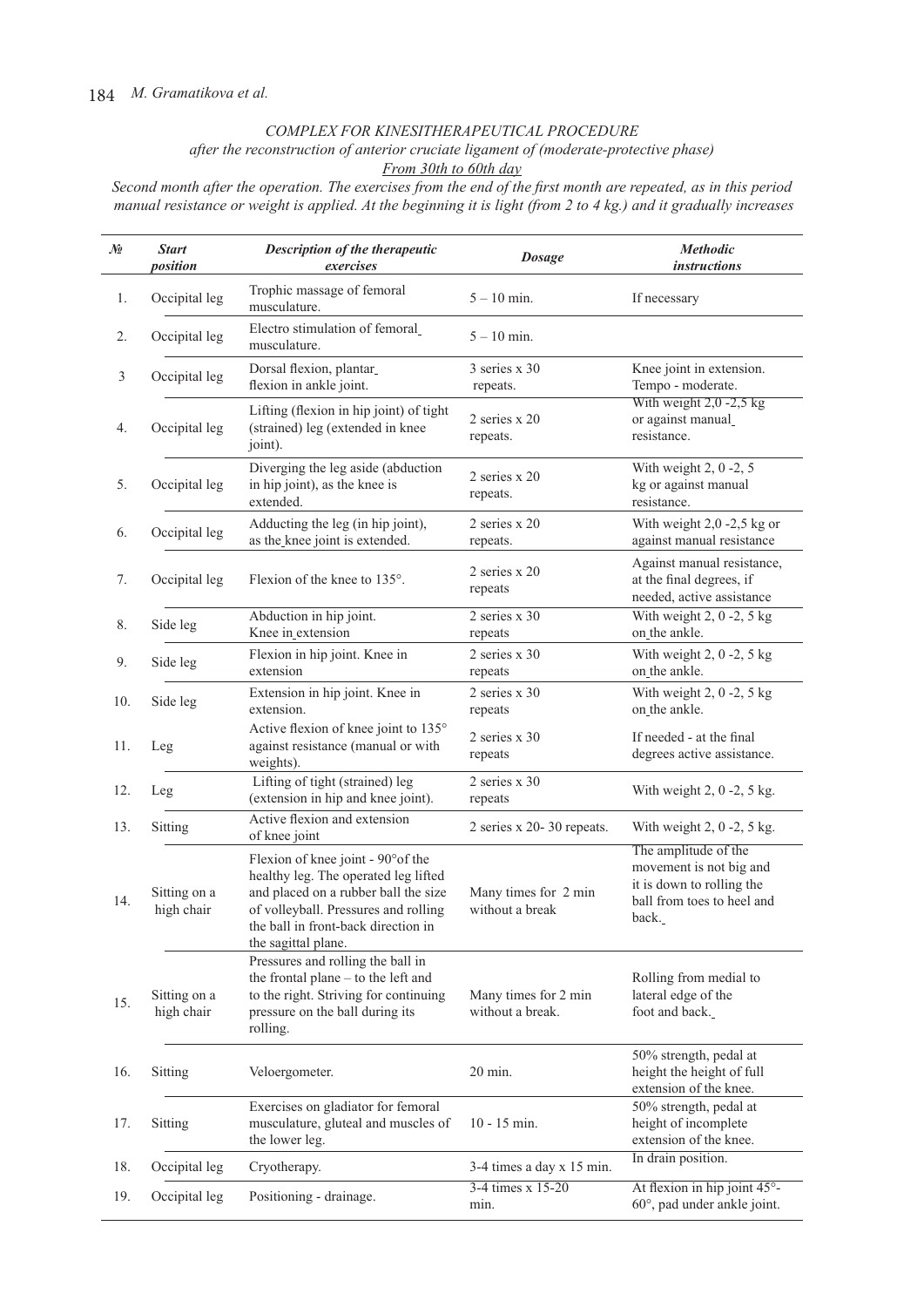# *3 months after the operation Minimum-protective phase from 3 to 6 months*

# *The exercises from the previous complex with bigger resistance added (weight) and more repetitions (without squatting) are applied*

| No  | <b>Start</b><br>position | <b>Description of the</b><br>therapeutic exercises                                                                                                                                                                                                                                    | <b>Dosage</b>                                                   | <b>Methodic</b><br><i>instructions</i>                                                 |
|-----|--------------------------|---------------------------------------------------------------------------------------------------------------------------------------------------------------------------------------------------------------------------------------------------------------------------------------|-----------------------------------------------------------------|----------------------------------------------------------------------------------------|
| 1.  | Sitting                  | Veloergometer.                                                                                                                                                                                                                                                                        | 2 x 20 min.                                                     | $100\%$ strength.                                                                      |
| 2.  | Sitting                  | Exercises on gladiator                                                                                                                                                                                                                                                                | 2 x 20 min.                                                     | Resistance = $10\%$ of the<br>own weight.                                              |
| 3   | Sitting                  | Swimming (all styles).                                                                                                                                                                                                                                                                | 2 times a week                                                  | Starts with 30 min<br>tempo - slow to moderate.<br><b>Afterwards</b><br>$40 - 45$ min. |
| 4.  | Sitting                  | Walking on toes.                                                                                                                                                                                                                                                                      | $3$ min.                                                        | Tempo - moderate.                                                                      |
| 5.  | Standing                 | Walking on heels.                                                                                                                                                                                                                                                                     | $3 \text{ min}$ .                                               | Tempo - moderate.                                                                      |
| 6.  | Standing                 | Walking on rope laterally.                                                                                                                                                                                                                                                            | $3 \text{ min}$ .                                               | Tempo - moderate.                                                                      |
| 7.  | Standing                 | Walking with high raised<br>leg (flexed in the knee), as<br>the foothold on 1 leg holds<br>5 sec. (in balanced posture).                                                                                                                                                              | $3$ min.                                                        | Tempo - slow.                                                                          |
| 8.  | Standing                 | Lunge forward to<br>maximum<br>range (without pain).<br>Change the legs. Hold in<br>lunge 5-8 sec. (can also be<br>done with springing - till<br>pain).                                                                                                                               | 20 repeats with the one<br>and 20 repeats with the<br>other leg | Ensure that feet are not detaching<br>the floor.                                       |
| 9.  | Standing                 | Lunge sideways. To the left<br>- 20 times, to the right<br>$-20$ times. Hold 5-8 sec<br>(can also be done with<br>springing till pain).                                                                                                                                               | 20 repeats for<br>each leg.                                     | Without detaching<br>the feet from the floor                                           |
| 10. | Standing                 | Scale. The foothold<br>changes. Around the middle<br>of 3 months it can be done<br>on an unstable support<br>(for example stepped on<br>a thick sponge gymnastic<br>mattress).                                                                                                        | x 10 repeats.                                                   | Hold for 6-8 sec.<br>for left and right leg.                                           |
| 11. | Standing                 | Attempts to deviate the<br>patient out of balance in<br>position "Shun!" by<br>pushing his body in<br>different directions. The<br>pressure force – to barrier<br>stepping. In the middle of<br>the 3 <sup>-rd</sup> month the exercise<br>can be performed on an<br>unstable support | $4-5$ min.                                                      |                                                                                        |
| 12. | Standing                 | Switching from walking to<br>jogging (leg).                                                                                                                                                                                                                                           | 2 x 5-10 min a day.                                             | Only on simulator                                                                      |
| 13. |                          | If needed - cryotherapy.                                                                                                                                                                                                                                                              | $3 - 4$ times a day x 10 min.                                   |                                                                                        |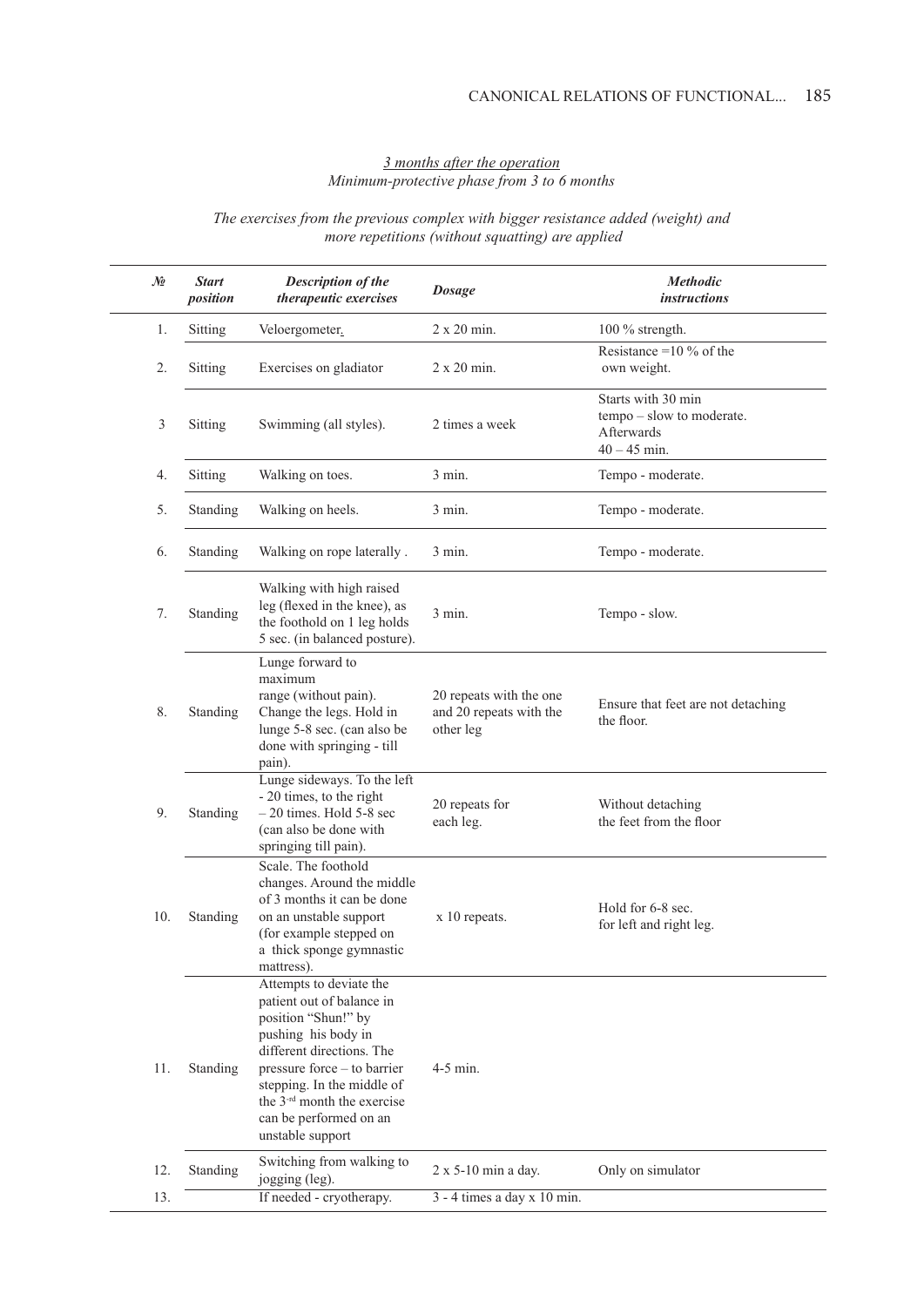| No               | <b>Start</b><br>position | <b>Description of the therapeutic</b><br>exercises                                      | <b>Dosage</b>              | <b>Methodic</b><br><i>instructions</i>                                     |
|------------------|--------------------------|-----------------------------------------------------------------------------------------|----------------------------|----------------------------------------------------------------------------|
| 1.               | Standing                 | Veloergometer.                                                                          | $2 \times 20$ min.         | $100\%$ strength.                                                          |
| $\overline{2}$ . | <b>Standing</b>          | Jogging switches gradually to running. Running on<br>simulator or track                 | $2 \times 20$ min.         | At $8 - 10$ km/h.                                                          |
| 3                | Sitting                  | Swimming (all styles).                                                                  | 2 times a week.            |                                                                            |
| 4.               | Standing                 | Exercises on gladiator, with Increasing<br>resistance for all muscles of the lower limb | 3 times a week<br>fitness. | Starts with 20% of<br>of the own weight.                                   |
| .5.              | Standing                 | Exercises for femoral muscles (including with rod).                                     | 3 times a week             | Gradually rises to 30%,<br>50% under the control<br>of fitness instructor. |
| 6.               | Standing                 | Exercises on balance - board                                                            |                            |                                                                            |
| $7_{\cdot}$      | Standing                 | Exercises against resistance of the own weight. Squat.<br>Without pain and discomfort.  | 3 series<br>x 10 repeats.  |                                                                            |
| 8.               | Standing                 | Lunges – alternation, in all directions- with springing.                                |                            |                                                                            |

# *4 months after the operation*

# *5th month (minimum-protective)*

| $\mathcal{N}$    | <b>Start</b><br>position | Description of the therapeutic<br>exercises                                                                                                                                              | <b>Dosage</b>      | <b>Methodic</b><br><i>instructions</i>                    |
|------------------|--------------------------|------------------------------------------------------------------------------------------------------------------------------------------------------------------------------------------|--------------------|-----------------------------------------------------------|
| $\mathbf{1}$ .   | Standing                 | Exercises for strength of the femoral muscles –<br>squat on gladiator and with rods, as the loading and<br>the intensity carefully increase, under the control of<br>fitness instructor. | 3 times a week.    | Gym. Performed without<br>causing discomfort and<br>pain. |
| 2.               | Standing                 | Veloergometer of bicycle.                                                                                                                                                                | $2 \times 30$ min. | At speed of<br>$10-12$ km/h.                              |
| 3.               | Standing                 | Running on simulator or track.                                                                                                                                                           | $2 \times 30$ min. | At speed of<br>$10-12$ km/h.                              |
| $\overline{4}$ . | Standing                 | Include sprint stretches with length of 20-30 m.                                                                                                                                         |                    |                                                           |
| 5.               | Standing                 | Running in figure eight.                                                                                                                                                                 |                    | At first - slow. Gradually,<br>the speed increases        |
| 6.               | Standing                 | Swimming $-$ all styles                                                                                                                                                                  |                    |                                                           |

#### *6th month (minimum-protective phase)*

*All exercises from 5-th month are applied, as the resistance and the intensity increase.*

| No | <b>Start</b><br>position | <b>Description of the therapeutic</b><br>exercises                                                                                                            | <b>Dosage</b> | <b>Methodic</b><br><i>instructions</i> |
|----|--------------------------|---------------------------------------------------------------------------------------------------------------------------------------------------------------|---------------|----------------------------------------|
|    | Standing                 | Carefully starting a specific sport<br>activity, for example elements of basketball, elements of<br>football – game $all$ – passes with<br>outside edge, etc. |               | At the beginning<br>without a contact. |
|    | Standing                 | Running. Stretches with sudden change of the direction.                                                                                                       |               | The speed increases<br>gradually.      |
| 3. | Standing                 | Running with sudden stop.<br>Sudden start.                                                                                                                    |               | The speed increases<br>gradually.      |
| 4. | <b>Standing</b>          | Running in figure eight.                                                                                                                                      |               | Fast.                                  |

*Functional phase (after 6th postoperative month)*